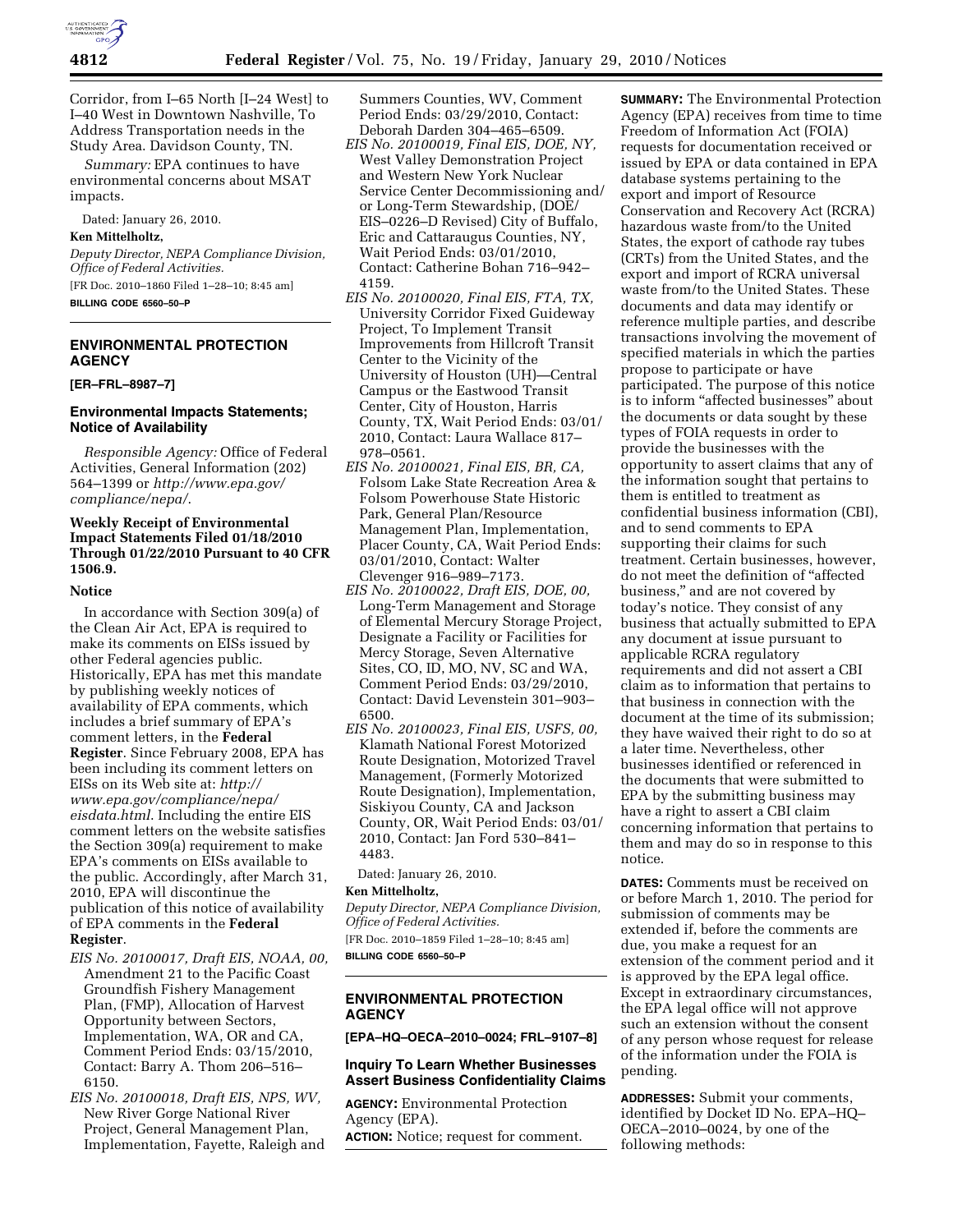• *http://www.regulations.gov:* Follow the online instructions for submitting comments.

• *E-mail: kreisler.eva@epa.gov*.

• *Address:* Eva Kreisler, International Compliance Assurance Division, Office of Federal Activities, Office of Enforcement and Compliance Assurance, Environmental Protection Agency, Mailcode: 2254A, 1200 Pennsylvania Ave., NW., Washington, DC 20460.

*Instructions:* Direct your comments to Docket ID No. EPA–HQ–OECA–2010– 0024. EPA's policy is that all comments received will be included in the public docket without change and may be made available online at *http:// www.regulations.gov,* including any personal information provided, unless the comment includes information claimed to be Confidential Business Information (CBI) or other information whose disclosure is restricted by statute. Do not submit information that you consider to be CBI or otherwise protected through *http:// www.regulations.gov* or e-mail. Instructions about how to submit comments claimed as CBI are given later in this notice.

The *http://www.regulations.gov* Web site is an "anonymous access" system, which means EPA will not know your identity or contact information unless you provide it in the body of your comment. If you send an e-mail comment directly to EPA without going through *http://www.regulations.gov,*  your e-mail address will be automatically captured and included as part of the comment that is placed in the public docket and made available on the Internet. If you submit an electronic comment, EPA recommends that you include your name and other contact information in the body of your comment. Please include your name and other contact information with any disk or CD–ROM you submit by mail. If EPA cannot read your comment due to technical difficulties and cannot contact you for clarification, EPA may not be able to consider your comment. Electronic files should avoid the use of special characters, any form of encryption, and be free of any defects or viruses. For additional information about EPA's public docket, visit the EPA Docket Center homepage at *http:// www.epa.gov/epahome/dockets.htm*.

*Docket:* All documents in the docket are listed in the *http:// www.regulations.gov* index.

Although listed in the index, some information is not publicly available, *e.g.,* CBI or other information whose disclosure is restricted by statute. Certain other material, such as

copyrighted material, will be publicly available only in hard copy. Publicly available docket materials are available either electronically in *http:// www.regulations.gov* or in hard copy at the HQ EPA Docket Center, EPA/DC, EPA West, Room 3334, 1301 Constitution Ave., NW., Washington, DC. The Public Reading Room is open from 8:30 a.m. to 4:30 p.m., Monday through Friday, excluding legal holidays. The telephone number for the Public Reading Room is (202) 566–1744, and the telephone number for the docket for this notice is (202) 566–1752.

**FOR FURTHER INFORMATION CONTACT:** Eva Kreisler, International Compliance Assurance Division, Office of Federal Activities, Office of Enforcement and Compliance Assurance, Environmental Protection Agency, Mailcode: 2254A, 1200 Pennsylvania Ave., NW., Washington, DC 20460; telephone number: (202) 564–8186; e-mail address: *kreisler.eva@epa.gov*.

**SUPPLEMENTARY INFORMATION:** Today's notice relates to any documents or data in the following areas: (1) Export of Resource Conservation and Recovery Act (RCRA) hazardous waste under 40 CFR part 262, subparts E and H; (2) import of RCRA hazardous waste under 40 CFR part 262, subparts F and H; (3) transit of RCRA hazardous waste under 40 CFR part 262, subpart H, through the United States and foreign countries; (4) export of cathode ray tubes under 40 CFR part 261, subpart E; (5) export and import of RCRA universal waste under 40 CFR part 273, subparts B, C, D, and F; and (6) submissions from transporters under 40 CFR part 263, or from treatment, storage or disposal facilities under 40 CFR parts 264 and 265, related to exports or imports of hazardous waste, including receiving facility notices under 40 CFR 264.12(a)(1) and  $265.12(a)(1)$ .

#### **I. General Information**

EPA has previously published notices similar to this one in the **Federal Register**, at 74 FR 20293, May 1, 2009, and 72 FR 21006, April 27, 2007 that address issues similar to those raised by today's notice. The Agency did not receive any comments on the previous notices. Since the publication of the 2009 notice, the Agency has continued to receive FOIA requests for documents and data contained in the EPA Waste International Tracking System (''WITSnet'') database and other EPA databases related to hazardous waste exports and imports.

# **II. Issues Covered by This Notice**

Specifically, EPA receives FOIA requests from time to time for documentation or data related to hazardous waste exports and imports that may identify or reference multiple parties, and that describe transactions involving the movement of specified materials in which the parties propose to participate or have participated. This notice informs "affected businesses," 1 which could include, among others, "transporters" <sup>2</sup> and "consignees," <sup>3</sup> of the requests for information in EPA database systems and/or contained in one or more of the following documents: (1) Documents related to the export of Resource Conservation and Recovery Act (RCRA) hazardous waste under 40 CFR part 262, subparts E and H, including but not limited to the ''notification of intent to export,'' <sup>4</sup> "manifests," <sup>5</sup> "annual reports," <sup>6</sup> "EPA acknowledgements of consent," 7" any subsequent communication withdrawing a prior consent or objection," <sup>8</sup> "responses that neither consent nor object," "exception reports," <sup>9</sup> "transit notifications," <sup>10</sup> and "renotifications;" <sup>11</sup>(2) documents related to the import of hazardous waste under 40 CFR part 262, subparts F and H, including but not limited to notifications of intent to import hazardous waste into the U.S. from foreign countries; (3) documents related to the transit of hazardous waste under 40 CFR part 262, subpart H, including notifications from U.S. exporters of intent to transit through foreign countries, or notifications from foreign countries of intent to transit through the U.S.; (4) documents related to the export of cathode ray tubes (CRTs) under 40 CFR part 261, subpart E, including but not limited to notifications of intent to export CRTs; and (5) documents related to the export and import of RCRA "universal waste" <sup>12</sup> under 40 CFR part 273, subparts B, C, D, and F.

<sup>1</sup>The term "affected business" is defined at 40 CFR 2.201(d), and is set forth in this

notice, below.<br><sup>2</sup>The term "transporter" is defined at 40<br>CFR 260.10.

<sup>3</sup>The term "consignee" is defined, for different purposes, at 40 CFR 262.51 and  $262.81(c)$ .

<sup>4</sup> The term "notification of intent to export" is described at 40 CFR 262.53.

 $\frac{5 \text{ The term "manifest" is defined at 40 CFR}}{260.10}$ .

<sup>6</sup>The term "annual reports" is described at 40 CFR 262.56. 7The term ''EPA acknowledgement of

consent'' is defined at 40 CFR 262.51. 8The requirement to forward to the

exporter ''any subsequent communication withdrawing a prior consent or objection'' is found at 42 U.S.C. 6938(e).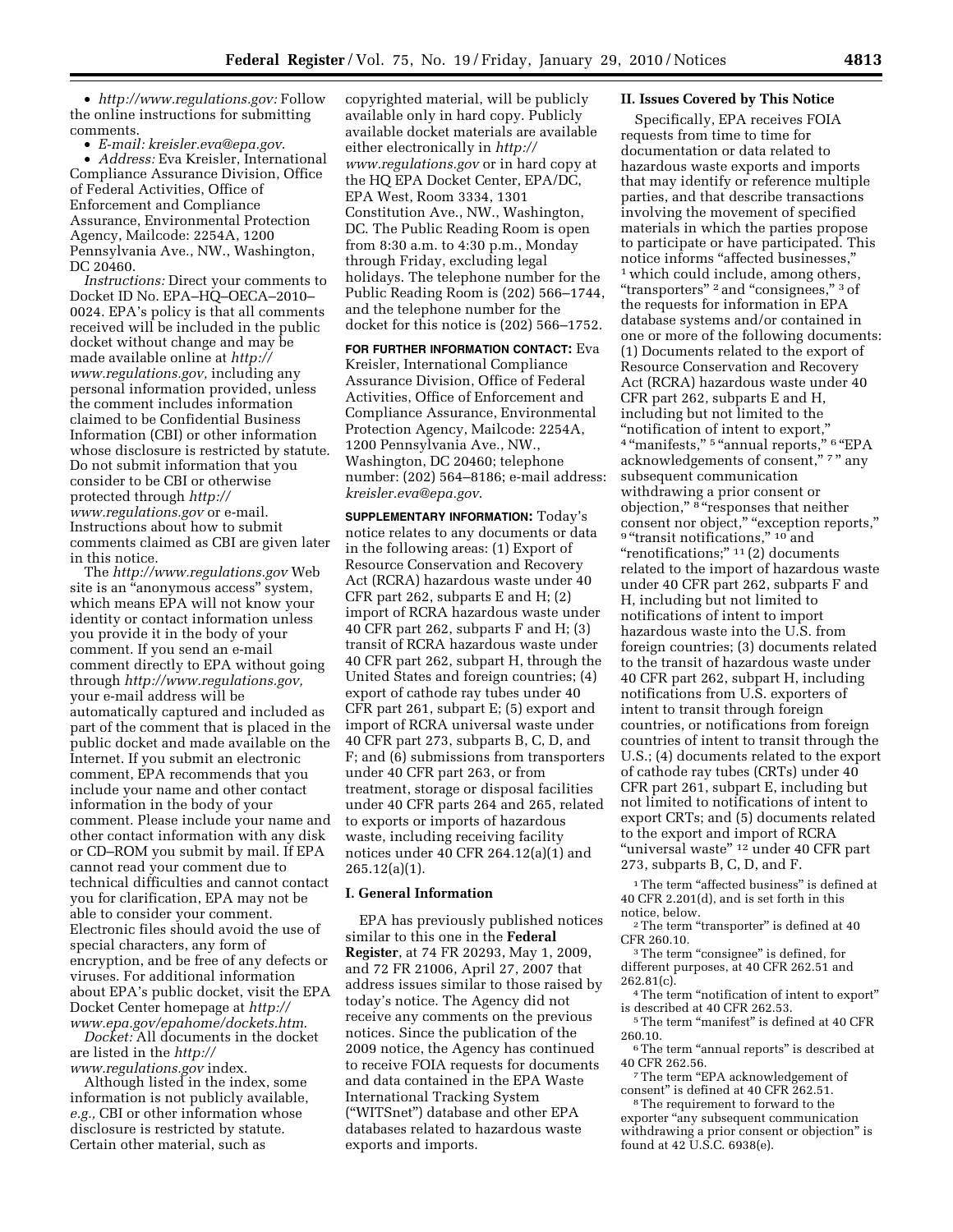<sup>9</sup>The term "exception reports" is described at 40 CFR 262.55.<br> $10$  The term "transit notifications" is

described at 40 CFR 262.53(e).<br><sup>11</sup> The term "renotifications" is described at

40 CFR 262.53(c).<br> $12$  The term "universal waste" is defined at 40 CFR 273.9.

Certain businesses, however, do not meet the definition of ''affected business,'' and are not covered by today's notice. They consist of any business that actually submitted information responsive to a FOIA request, under the authority of 40 CFR parts 260 through 266 and 268, and did not assert a claim of business confidentiality covering any of that information at the time of submission. As set forth in the RCRA regulations at 40 CFR 260.2(b), ''if no such [business confidentiality] claim accompanies the information when it is received by EPA, it may be made available to the public without further notice to the person submitting it.'' Thus, for purposes of this notice and as a general matter under 40 CFR 260.2(b), a business that submitted to EPA the documents at issue, pursuant to applicable regulatory requirements, and that failed to assert a claim as to information that pertains to it at the time of submission, cannot later make a confidentiality claim.13 Nevertheless, other businesses identified or referenced in the same documents that were submitted to EPA by the submitting business may have a right to assert a CBI claim concerning information that pertains to them and may do so in response to this notice.

13However, businesses having submitted information to EPA relating to the export and import of RCRA universal waste are not subject to 40 CFR 260.2(b) since they submitted information in accordance with 40 CFR part 273, and not parts 260 through 266 and 268, as set forth in 40 CFR 260.2(b). They are therefore affected businesses that could make a claim of CBI at the time of submission or in response to this notice.

In addition, EPA may develop its own documents and organize into its database systems information that was originally contained in documents from submitting businesses relating to exports and imports of hazardous waste. If a submitting business fails to assert a CBI claim for the documents it submits to EPA at the time of submission, not only does it waive its right to claim CBI for those documents, but it also waives its right to claim CBI for information in EPA's documents or databases that is based on or derived from the documents that were originally submitted by that business.14

14With the exception, noted above, of the submission of information relating to the export and import of RCRA universal waste.

In accordance with 40 CFR 2.204(c) and (e), this notice inquires whether any affected business asserts a claim that any of the requested information constitutes CBI, and affords such business an opportunity to comment to EPA on the issue. This notice also informs affected businesses that, if a claim is made, EPA would determine under 40 CFR part 2, subpart B, whether any of the requested information is entitled to confidential treatment.

#### *1. Affected Businesses*

EPA's FOIA regulations at 40 CFR 2.204(c)(1) require an EPA office that is responsible for responding to a FOIA request for the release of business information (''EPA office'') ''to determine which businesses, if any, are affected businesses \* \* \*." "Affected business" is defined at 40 CFR 2.201(d) as,  $4 \cdot 1 + 1$ with reference to an item of business information, a business which has asserted (and not waived or withdrawn) a business confidentiality claim covering the information, or a business which could be expected to make such a claim if it were aware that disclosure of the information to the public was proposed.''

#### *2. The Purposes of This Notice*

This notice encompasses two distinct steps in the process of communication with affected businesses prior to EPA's making a final determination concerning the confidentiality of the information at issue: The preliminary inquiry and the notice of opportunity to comment.

a. Inquiry To Learn Whether Affected Businesses (Other Than Those Businesses That Previously Asserted a CBI Claim) Assert Claims Covering Any of the Requested Information

Section 2.204(c)(2)(i) provides, in relevant part:

If the examination conducted under paragraph (c)(1) of this section discloses the existence of any business which, although it has not asserted a claim, might be expected to assert a claim if it knew EPA proposed to disclose the information, the EPA office shall contact a responsible official of each such business to learn whether the business asserts a claim covering the information.

b. Notice of Opportunity To Submit Comments

Sections 2.204(d)(1)(i) and 2.204(e)(1) of Title 40 of the Code of Federal Regulations require that written notice be provided to businesses that have

made claims of business confidentiality for any of the information at issue, stating that EPA is determining under 40 CFR part 2, subpart B, whether the information is entitled to confidential treatment, and affording each business an opportunity to comment as to the reasons why it believes that the information deserves confidential treatment.

### 3. The Use of Publication in the **Federal Register**

Section 2.204(e)(1) of Title 40 of the Code of Federal Regulations requires that this type of notice be furnished by certified mail (return receipt requested), by personal delivery, or by other means which allows verification of the fact and date of receipt. EPA, however, has determined that in the present circumstances the use of a **Federal Register** notice is the only practical and efficient way to contact affected businesses and to furnish the notice of opportunity to submit comments. The Agency's decision to follow this course was made in recognition of the administrative difficulty and impracticality of directly contacting potentially thousands of individual businesses.

4. Submission of Your Response in the English Language

All responses to this notice must be in the English language.

5. The Effect of Failure To Respond to This Notice

In accordance with 40 CFR  $2.204(e)(1)$ and 2.205(d)(1), EPA will construe your failure to furnish timely comments in response to this notice as a waiver of your business' claim(s) of confidentiality for any information in the types of documents identified in this notice.

#### 6. What To Include in Your Comments

If you believe that any of the information contained in the types of documents which are described in this notice and which are currently, or may become, subject to FOIA requests, is entitled to confidential treatment, please specify which portions of the information you consider confidential. Information not specifically identified as subject to a confidentiality claim may be disclosed to the requestor without further notice to you.

For each item or class of information that you identify as being subject to your claim, please answer the following questions, giving as much detail as possible:

1. For what period of time do you request that the information be